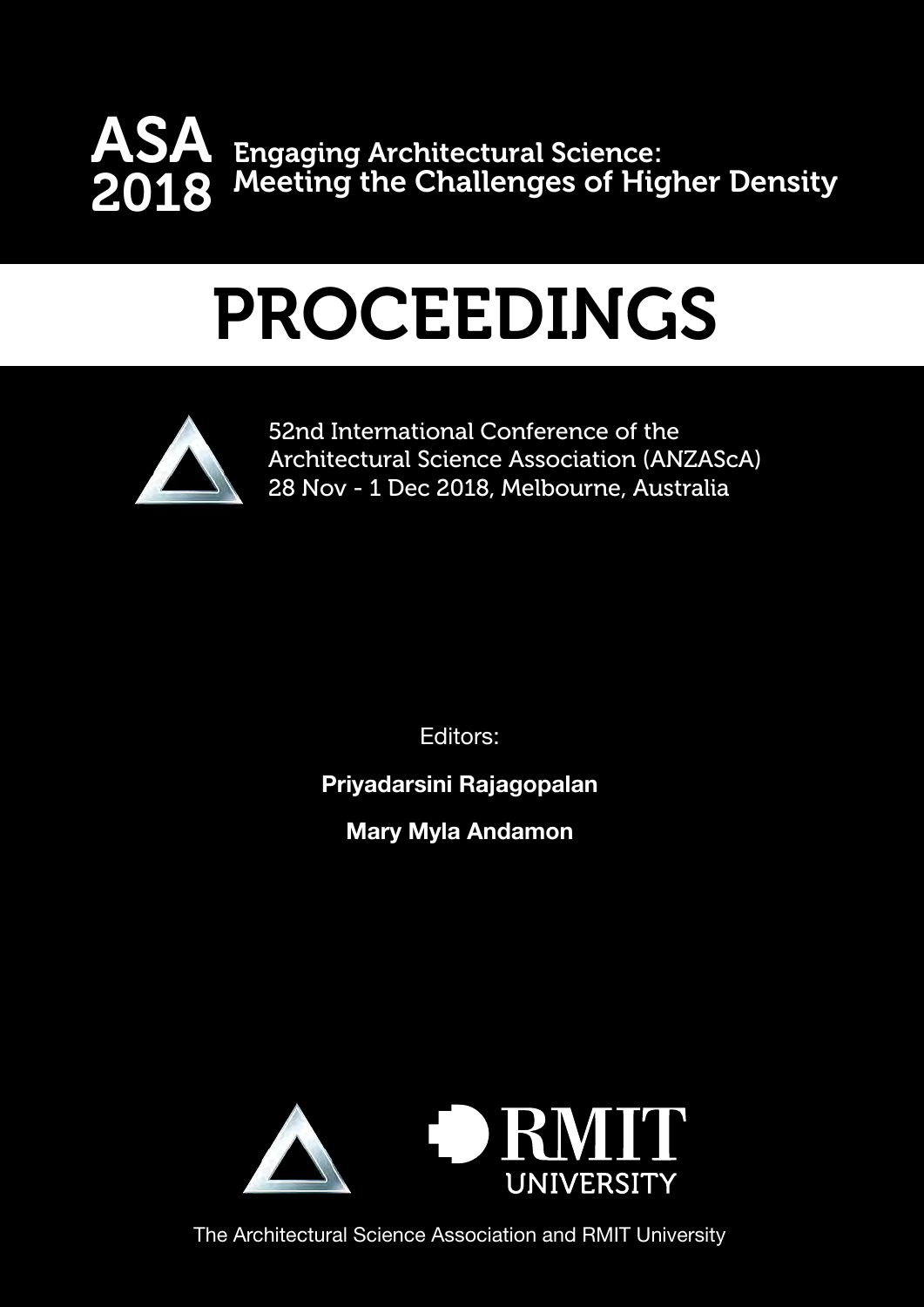Edited by: Priyadarsini Rajagopalan and Mary Myla Andamon

Published by: The Architectural Science Association (ANZAScA)

Hosted by: School of Property, Construction and Project Management, RMIT University, Melbourne, Australia

Printed in Melbourne, Victoria, Australia Designer: Viet Hoang

#### Please cite papers from these proceedings as follows:

Lastname, A. (2018) Example Title of ASA 2018, in P. Rajagopalan and M.M. Andamon (eds), Engaging Architectural Science: Meeting the Challenges of Higher Density, 52nd International Conference of the Architectural Science Association 2018, pp. 1-10, 28 November-1 December 2018, RMIT University, Melbourne, Australia.

©2018, All rights reserved and published by The Architectural Science Association (ANZAScA), Australia ISBN 978-0-9923835-5-8

The copyright in these proceedings belongs to the Architectural Science Association and RMIT University. Copyright of the papers contained in these proceedings remains the property of the authors. Apart from fair dealing for the purpose of private study, research or review, as permitted under the Copyright Act, no part of this book may be reproduced by any process without the prior permission of the publishers and authors.

Copyright of images in this publication are the property of the authors or appear with permissions granted to those authors. The editors and publisher accept no responsibility where authors have not obtained the appropriate permissions.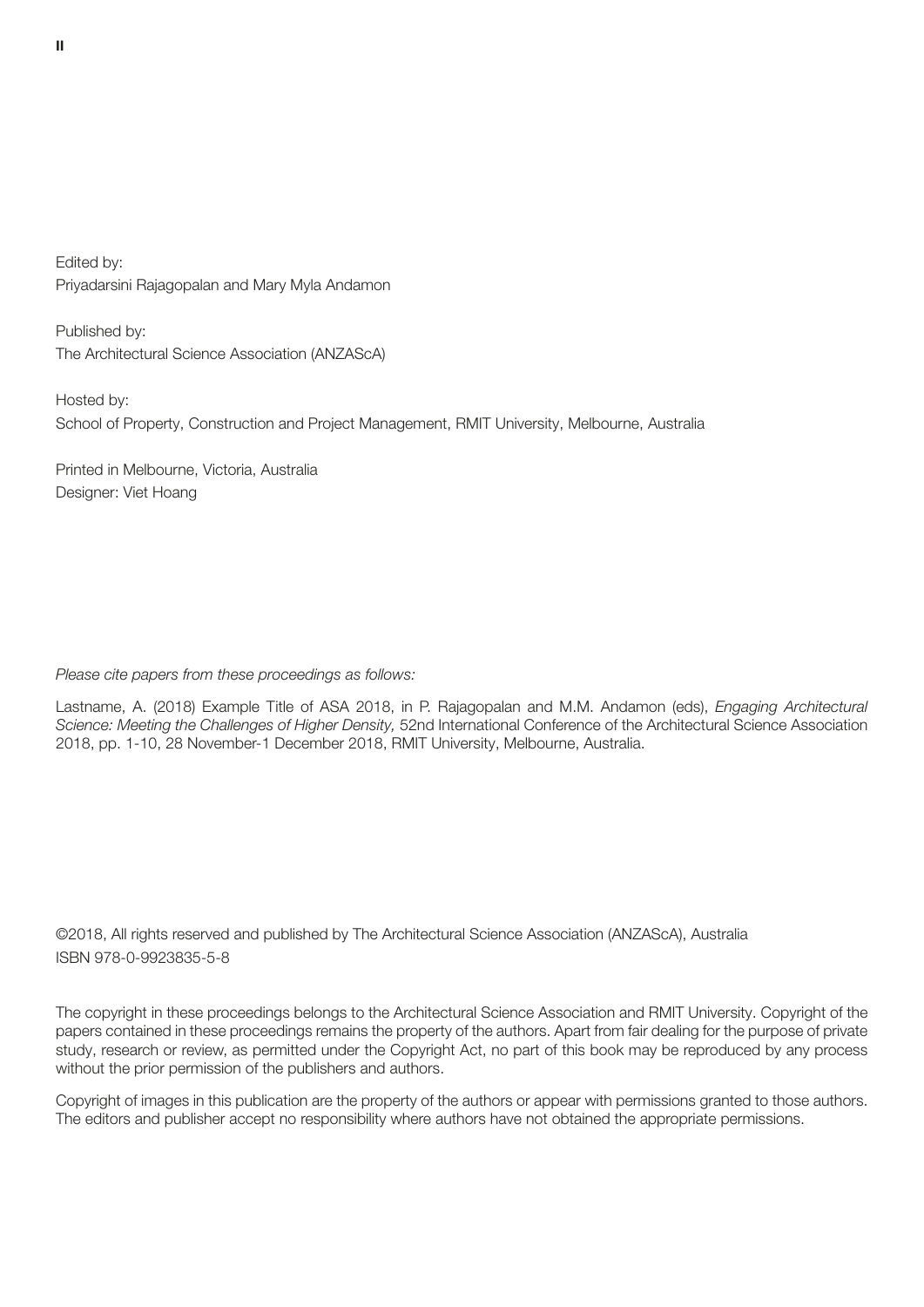P. Rajagopalan (eds.), *Engaging Architectural Science: Meeting the Challenges of Higher Density: 52nd International Conference of the Architectural Science Association 2018,* pp. 1–10. ©2018, The Architectural Science Association and RMIT University, Australia.

## **SETTING UP THE UPSETTER: a vertical studio for architecture.**

Kerry Francis and Magdalena Garbarczyk *Unitec, Auckland, New Zealand kfrancis@unitec.ac.nz, mgarbarczyk@unitec.ac.nz*

**Abstract:** Contemporary education systems tend to subdivide learning groups into horizontal slices of similar age or similar levels of experience or skill. Architectural education programmes in most western countries generally follow this pattern and work in a horizontally stratified manner. Similarly, architecture and design practices tend to ossify in patterns around specialisations in work processes. To maintain all the qualities required of creative practice there is a need to shake up these patterns, to destabilize the obvious in order to constantly reinvigorate practice. As design educators and practitioners, we have long recognised a need for what we have called upsetter projects. In 2017 a Vertical Studio experiment involving final year BAS and first year MARCP students was initiated to try and shake things up and generate a stronger peer learning/peer assessment culture. The first half of the paper describes and analyses that original Vertical Studio and discusses the insights gained. The second half makes use of a matrix derived from that analysis and proposes two upsetter projects each using a different method of generation. The paper concludes that there is potential for further use of these methods in the development of upsetter projects designed to enrich both pedagogy and practice.

**Keywords:** Design studio; pedagogy; practice; invigoration.

## **1. Introduction**

Contemporary education systems tend to subdivide learning groups into horizontal slices of similar age or similar levels of experience or skill. Architectural education programmes in most western countries generally follow this pattern. Similarly, architecture and design practices tend to ossify in patterns around specialisations in work processes. To maintain all the qualities required of creative practice there is a need to shake up these patterns, to destabilize the obvious in order to constantly reinvigorate practice. There are two areas where disturbance might be applied to upset the quotidian: structure and content. First the conventional work groupings or strata might be dissolved and personnel re distributed into new groupings. Second the content for any project might be selected from the fringes of the discipline or involve mixing of disciplines or highly focused specialization - content that is different in scale or scope from that which is normally engaged in the design studio. As design educators and practitioners we recognised the need for what we have called upsetter projects. The discussion that follows records our first attempts to respond to this need.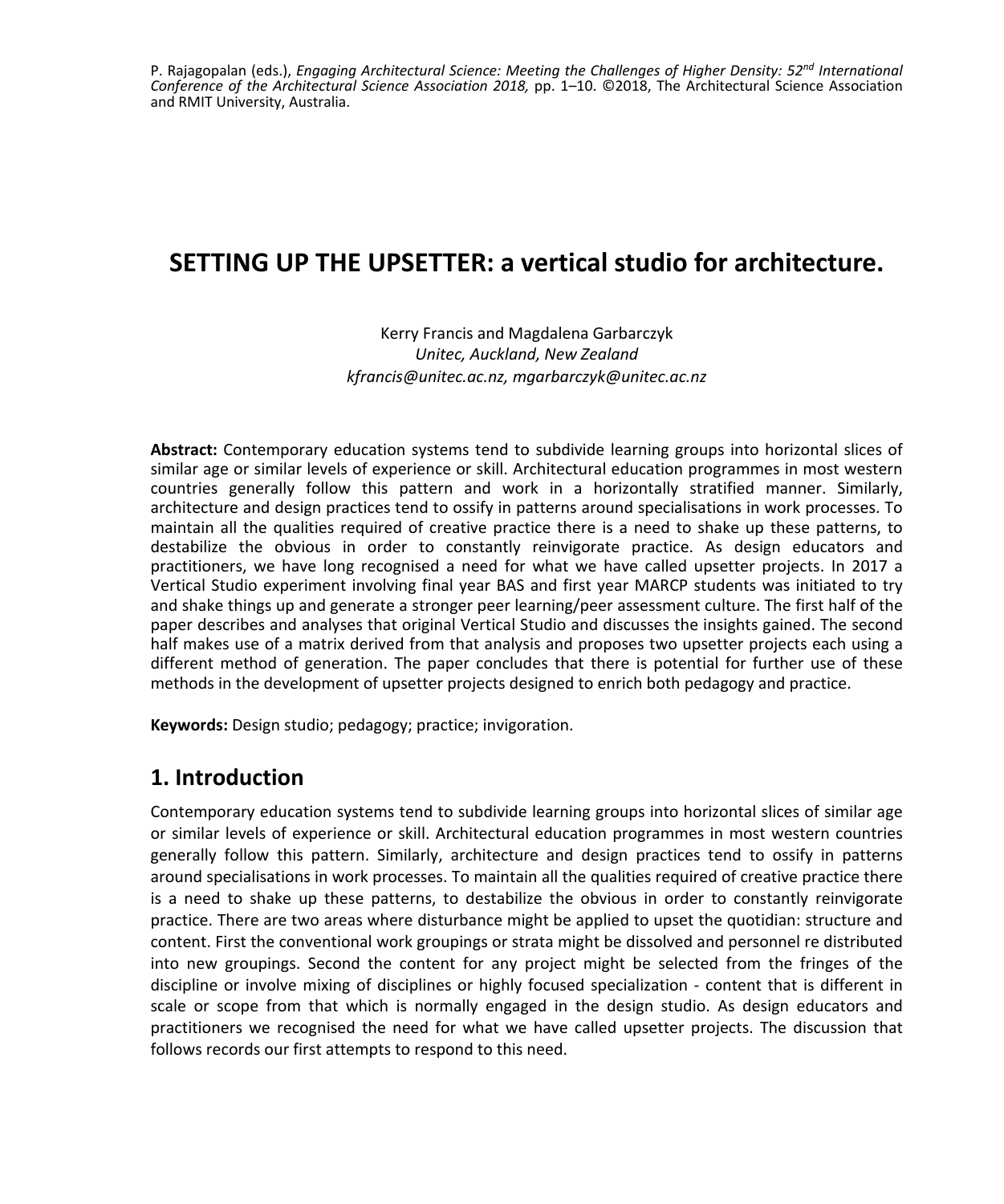In 2017 the Architecture programme at Unitec Institute of Technology experimented with a three-week vertical studio to test the possibilities of the format. It should be noted that the vertical studio is, internationally, a common component of architecture school programmes and it was a regular component of the Unitec programme until the introduction of the three-year undergraduate (BAS) plus two-year masters (MARCP) format in 2008. This 2017 vertical studio experiment was initiated to energize the normal pattern of Design Studio learning. It brought together the final year of the undergraduate BAS programme and the first year of the Master of Architecture (MARCP) to try and generate a stronger peer learning/peer assessment culture. Tutors were freed from the existing timetable to organize work schedules around the sympathetic availability of students. The vertical studio provided a choice of six projects with differing agendas ranging from monuments to the America's Cup to a collective farm for senior citizens. At the end, assessment of the work was shared with the student participants. What was evident from our initial reflection on the value of the project was that there were multiple factors that might be recalibrated. As this process of reflection progressed, focussed by the writing of this paper, we identified some of these factors and came to realise the enormous potential of what we were grappling with. This paper then is the beginning of a larger (and longer) body of research. First, we will describe and analyse that original vertical studio and discuss the insights gained from this analysis. The second half of the paper makes use of a matrix derived from the analysis and proposes two methods for the design of upsetter projects that have the potential to enrich both pedagogy and practice.

## **2. Vertical Studio 2017**

#### **2.1 Aims and objectives**

The first drive for this three-week vertical studio project was to add an inspiration boost to the otherwise structured and demanding architectural curriculum. By proposing a series of short and technologically uncomplicated projects the intention was to leave more space for creativity to be expressed. The envisaged benefits of mixing Year 3 BAS and First Year MARCP students were to generate an increase in the social and academic interchange between the year groups, to give students a wide choice of projects proposed by unfamiliar tutors and to give students a voice in the evaluation process. The intention was to shake things up!

#### **2.2 The projects**

Tutors were given full freedom in their projects proposals in terms of scope, scale and typology as long as the outcomes could be evaluated after a period of three weeks. The six proposed projects' briefs were advertised online prior to the start of the studio experiment. Students chose their preferred project via an online signup sheet. Four of these projects offered individual work and two group work. The *collective farm?* project was led by Visiting Professor Alberto Foyo from the GSAAP Columbia University. All other projects were led by existing Unitec Architecture staff members.

*A collective farm?*, was based on the scenario that 100 elders, who had been inexplicably expelled from their local nursing home, needed a new place to live that included all the modern comfort and conveniences and enough space to grow their own food – a collective farm. The students in *Fact from Fiction* had to use the literary descriptions of the main character in Keri Hulme's novel *The Bone People* to produce a hand-drawn six-level tower.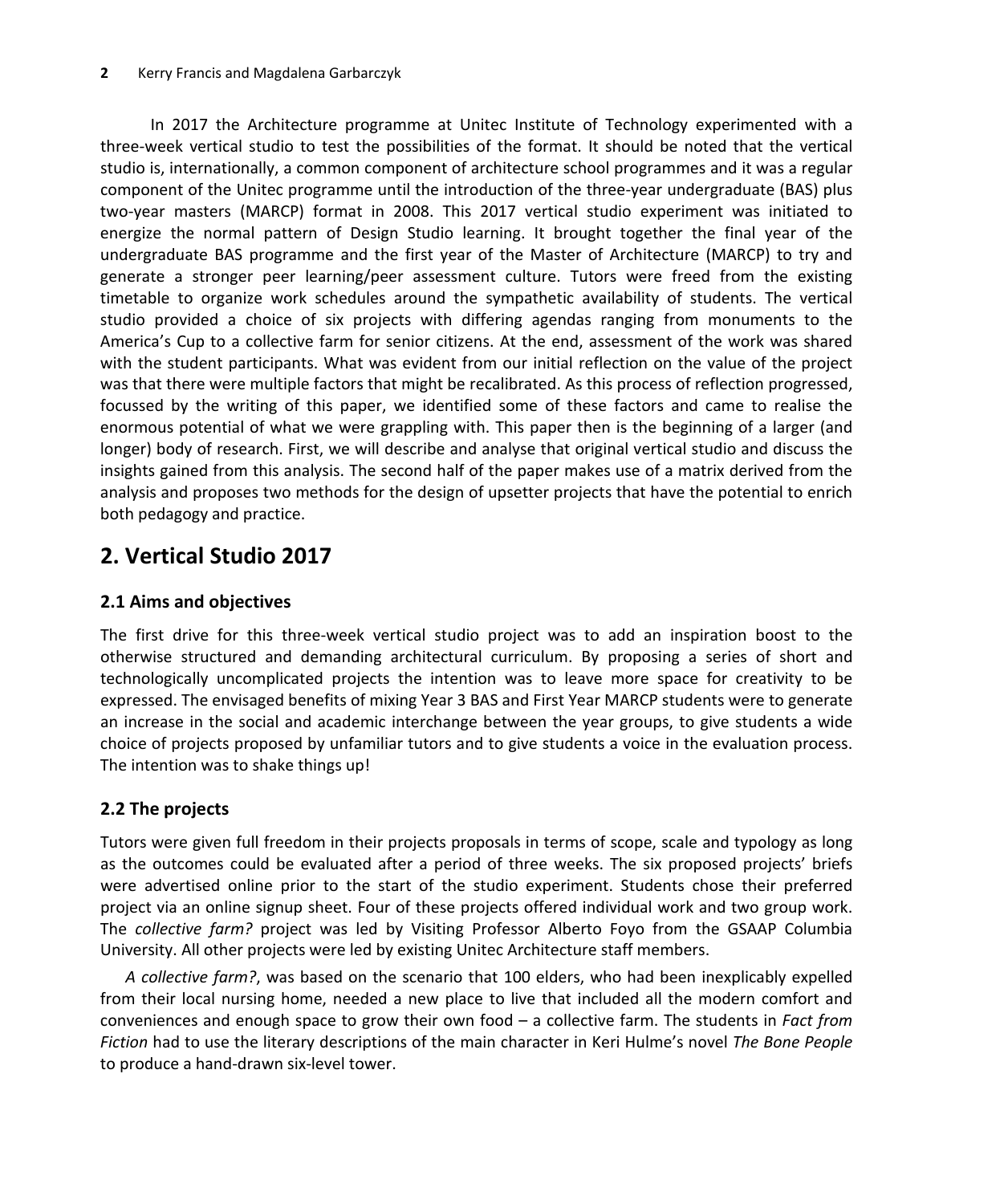Away from the imaginary worlds of these 2 projects mentioned above, *Devonport Parklets* proposed to repurpose Devonport's shopfronts parking spaces offering more space and amenities for pedestrians using the San Francisco Parklets Manual. A *Bird Hide Observation Post* invited students to explore a real site at the Te Henga (Bethells) wetlands. The *Westhaven Landmark* project asked for an appropriate architectural marker to designate the start of 2021 America's Cup. *Unitec Students' Exhibition* was part of the NZIA Festival of Architecture 2017 and required students to curate, design and fabricate all the elements of an installation displayed at Warren & Mahoney Laneway space in Wynyard quarter during festival week.

#### **2.3 The Process**

Each project group worked with their tutors in separate spaces but the proximity of these spaces allowed everyone to follow or at least to gain a sneak peek at all ongoing projects. *A collective farm?* and *Festival of Architecture* students worked as groups. The *collective farm?* project employed large scale charcoal hand drawings and models using timber and cardboard but also more malleable materials such as clay and sand. Students were invited to work at their own rhythm – independently from allocated design studio times. Their "room" was available every day of the week and was an evolving exhibition of the project as every drawing found a place on the walls and the models dominated the floor space at all times. Their tutor, Visiting Professor Alberto Foyo, was free of other teaching duties and was always available within their workspace. The apparent lack of structure during the three weeks of this project allowed for a freedom of expression and a blur of usual boundaries. Students were daringly drawing on top of tutors' sketches, adding thick charcoal texture to each other drawings and getting their hands dirty together on the same large-scale model - a true collective process.

The *Festival of Architecture* installation project was a lot more structured. The students worked in small groups to each develop an initial concept. The intention was to select the best concept for development. However, lack of any one dominant scheme forced a revised strategy where the group worked collectively to edit the presented concepts into one cohesive scheme. In the second week the students divided into sub-groups to manage specific aspects of production. Each of these sub-groups had a dedicated student coordinator. All work and communication was coordinated by an overall manager. In the final week students concentrated on making a prototype and a booklet to illustrate the process and the work in progress. After an additional 3 weeks of intensive work, the result was a very well received public installation that illustrated the "hands-on" approach of the Unitec Architecture programme .

The other four projects, *Fact from Fiction, Westhaven Landmark, Bird Hide and Devonport Parklets*  followed more common design studio formats. They worked within Design Studio spaces and timetables, were run by existing studio staff and were what might be described as more conventional Design Studio projects.

#### **2.4 Assessment**

One of the most interesting aspects of the vertical studio experiment was the assessment strategy. Many commentators like Helen Webster (2007) have observed the asymmetrical power structure present within the conventional design studio critique format. Our intent, as designers of this vertical studio, was to re-calibrate this power relationship. The six projects were paired-up based on those with equal numbers of students and type of assignment (individual or group work). On the final presentation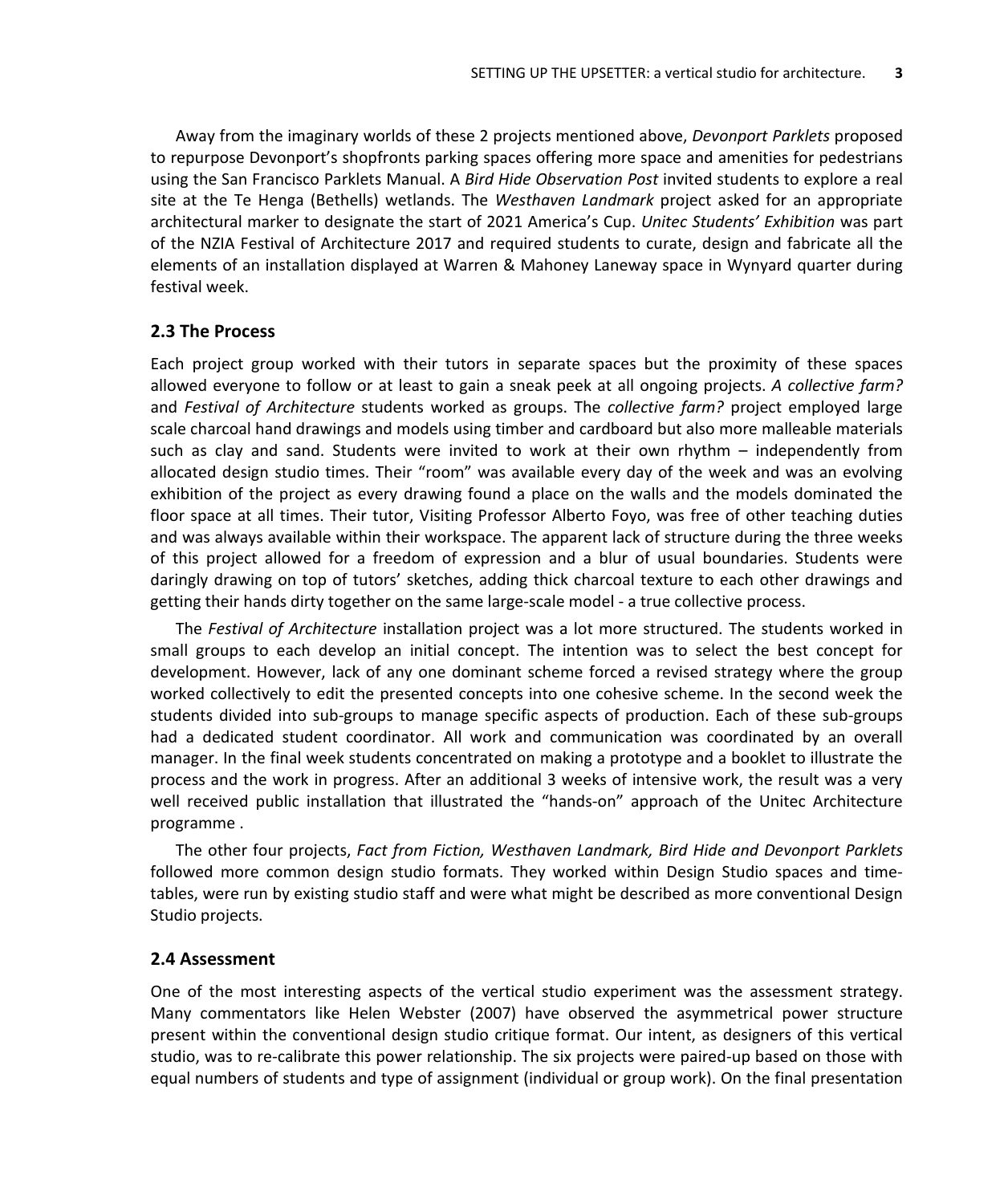day, the students were briefed by the tutors of the project they were about to assess. They were given grading forms with short descriptions of marking criteria such as design resolution, communication and craft and anonymously evaluated the projects of the paired group. The students took the task very seriously and discussed their evaluations in smaller groups as they moved about the work. Because there was no verbal presentation for the individual projects, the student assessors were required to understand the work on the strength of the drawings and/or models alone and consequently gained a new appreciation of the importance of graphic communication. Tutors marked the projects of their own groups. The final grade was calculated using the average grade given by students and the tutors. In the case of the group projects, *a collective farm?* and *Festival of Architecture* students also evaluated their own team members which was counted as part of the student component of the grade. These two group projects used expanded presentations. The *collective farm?* provided verbal feedback and comments to the Festival group as they needed to keep developing their project for final installation during the Festival. The *collective farm?* project was presented in a seminar format. Visiting Professor Alberto Foyo opened with a short lecture followed by the students presenting particular aspects of the project. Critique was invited from the audience. What followed was a spirited and contested discussion on the merits and implications of the project for society at large and for architectural pedagogy.

#### **2.5. Findings**

It appeared that there wasn't a visible difference in the quality or complexity of work produced in the individual projects (*Bird Hide, Westhaven Landmark, Fact from Fiction and Devonport Parklets*). The projects were very similar to the range of media and quality produced within any studio and did not clearly show better marks for more experienced students. However, they did produce a mixing of the normally segregated year groups and they did give students a choice of a wider range of staff and a role in the assessment process. The group projects were more successful in achieving these objectives although operating under two different organisational structures. *A collective farm?* was driven by the vision and political stance of the Visiting Professor. The *Festival of Architecture* installation was organised in a manner designed to be inclusive. The outcome, a coherent exhibition of student work, was seen as the perfect vehicle to explore a collaborative design and making process. Both of these projects achieved richer versions of the mixing agenda through the intensity of their work processes.

The experience was demanding for both staff and students in terms of coordination (sign-up sheets, information that needed to be shared on various online platforms, students grading forms, team evaluation forms, grading spreadsheets). Importantly, the experiment was enjoyed by both students and staff and in that sense was successful from a learning point of view. Students were engaged and curious, responsible and fair in their grading (they were more severe assessors than tutors in most cases!) and generally produced a large amount of work in relation to the duration of the project. Tutors had the opportunity to connect and reconnect with students and to adopt different teaching approaches to those used in the usual level-oriented design studios.

As a disciplined method of reflection, the authors embarked on a plotting of the project to better understand the dynamics at play. During this process an underlying suspicion developed that there was much more potential in this cluster of ideas than we had originally imagined. The break-down of the two components into their elements and options and the detailed examination and analysis of all these pieces substantiated that suspicion. This process provoked an excited curiosity. We started to recognize the multitude of possibilities that unfolded from this fine-grained examination of this project. Further reading initially directed this curiosity towards an examination of the nature and role of the question.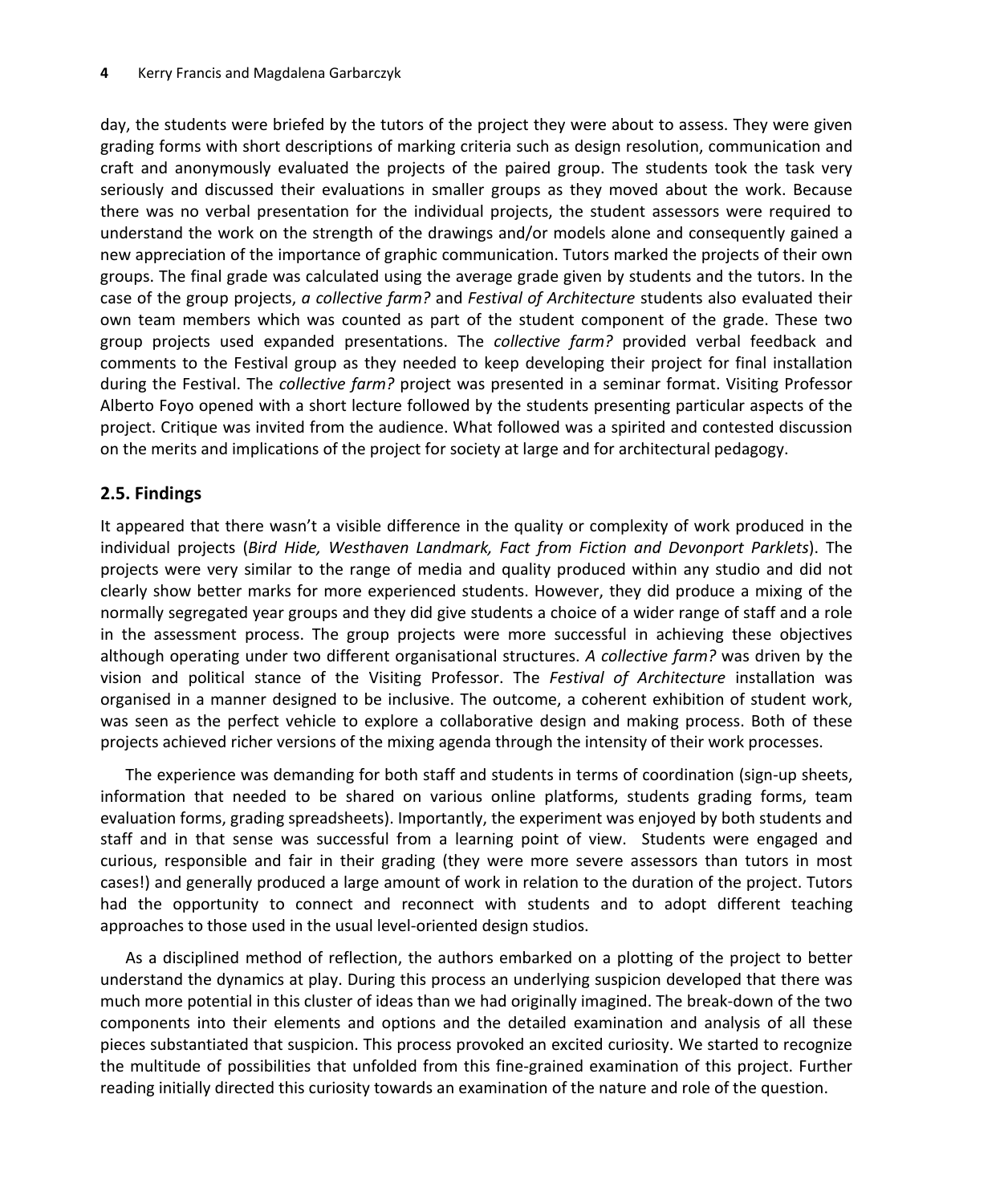#### **3. The Question**

#### **3.1 Syntax of a question analogy**

The essence of an effective architectural design studio brief, regardless of programme, year level or practice setting, can be found in the act of articulating an appropriate question. These briefs need to encourage reflection, creativity and critical thinking to be applied to a formal response, usually a building. In the academy/university, projects gain in complexity as study progresses and cover increasingly more challenging scenarios which evolve in parallel with the overall programme curriculum shaping the students' ability to *design*.

In order to provoke creative architectural responses, it is essential that the brief itself be carefully crafted. In other words, the formulation of a question has a direct impact on its response. A polar question has only two possible responses: yes or no. These expected responses are already embedded in the question and therefore limit the choice to the two alternatives. A rhetorical question, on the other hand, either does not expect an answer at all, or has the answer embedded in the question or can be used to emphasize a point. WH-questions, also known as content questions (that commonly start with who, what, why, when, where or how) call for specific answers. Harvard linguistics professor Maria Polinsky (2013) claims that there are three different strategies of asking content questions and explains how one of them particularly

…tells us something extremely important about the nature of those content WHwords, which is that they indicate focus. Focus is something that the sentence is about, the new information.

These focused questions facilitate the assimilation of new information which in turn stimulates the need for asking more WH or content questions. This process broadens knowledge and drives openmindedness and, in this way, provides space for creativity to manifest. We suspect that a deeper study of the linguistic structure of the question could provide further insight for project design - but that is a whole other paper!

Author Padgett Powell teaches fiction writing at the University of Florida and can be considered a question expert. Indeed, in his 2010 publication *The Interrogative Mood: a novel?* every sentence is a question; one-hundred-and-sixty-four pages of questions. Padgett Powell himself, in an interview with the Guardian in 2011, remarked "these questions involve overt non sequiturs, and to do them right you need a certain equipoise of mind." The effect on the reader is exceptionally engaging as one is not able to resist the temptation of seeking answers, even to the most absurd questions.

In the same way that questions and their syntax have an evident effect on the answer, or probably more importantly, on the seeking of *an* answer, the structure of a brief gives direction to the architectural response. It is therefore fundamental to consider the form as much as the content in the conception of the brief. As part of his course syllabus on fiction writing at the University of Florida, Powell (2010, PS 3) proposes some guidelines on what writing should do:

1.Be alive, 2. Be surprising, 3. Obey tenets of economy, verve, etc., 4. Amount to something (usually in terms of having "something at stake"), 5. Pay off (i.e. resolve) Any three of the five is worth spoiling paper for. It should be remembered also that: 6. Brave wild failure is applauded. And that: 7. You should be less comfortable if you're pretty sure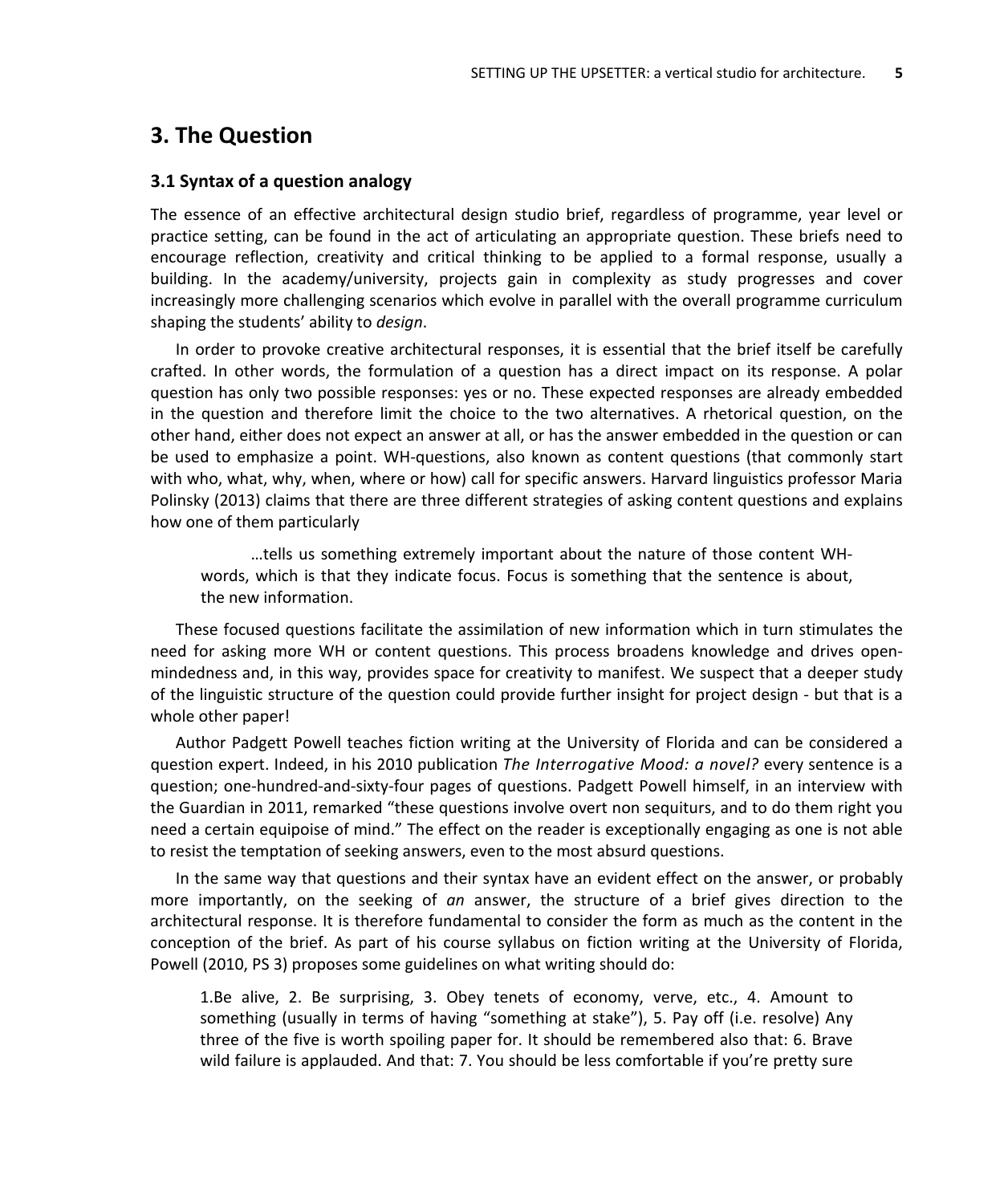of what you are writing about. And that: 8. You should ignore, at all times, all sense of authorial narrative obligations, and certainly your own perceptions and ideas.

 As writing is conventionally the means to communicate the brief, these guidelines might be more relevant than one might initially think. What is a brief if not a written, fictional scenario aimed at inspiring the reader to respond? As this paper explores the idea of introducing disturbance of the usual pattern for the enrichment and reinvigoration of both pedagogy and practice, it is necessary to also explore the way in which a brief can be structured in order to achieve the full potential of this kind of upsetter project.

#### **3.2 Equipoise of two forces and the making of the upsetter brief**

In order to make the shift from a conventional brief to an upsetter brief, it is necessary to dissect the typical brief, analyse its elements, test which elements that can be rearranged or supressed and identify areas that can be injected with a disruptive influence. The analytical process recorded in the development of the upsetter matrix reveals two distinct but interdependent components: content and structure. These can be seen as complementary forces whose dynamic relationship informs the brief. Content is the activating force of the project. It can be initiated by an idea, a particular interest or a topical need that motivates the brief and includes the subject, discipline, delivery method and type of assessment. Structure is the restraining force and typically focuses on pragmatic aspects. Duration of the assignment and timetable, individual or group work, physical location of the project and staff facilitation are some of the elements of structure. Dissecting each element of content and structure, we are able to identify the disruptive factors that could shape an upsetter brief. The matrix that records and identifies the hierarchy of component, element and options is shown as Table 1; THE UPSETTER MATRIX. THE UPSETTER MATRIX

|                                         |                | <b>STRUCTURE</b>                                 |                                                  |                                         |                                                                                    |                                          |                                          |
|-----------------------------------------|----------------|--------------------------------------------------|--------------------------------------------------|-----------------------------------------|------------------------------------------------------------------------------------|------------------------------------------|------------------------------------------|
|                                         |                | SA (YEAR)                                        | SB (GROUPING)                                    | SC (DURATION)                           | SD (LOCATION)                                                                      | SE (FACILITATORS)                        | SF (BRIEF DELIVERY)                      |
| CONVENTIONAL                            | 0              | one year only.                                   | individual / group                               | delined (allocated design               | design studio.                                                                     | design studio tutors                     | wilden                                   |
| <b>UPSETTER</b><br><b>POSSIBILITIES</b> | T              | all years together                               | defined tumber of students<br>per group          | condensed (ex. 24h)                     | elsewhere on campus                                                                | design studio tutors of<br>other years   | verbal only                              |
|                                         | $\mathbf{z}$   | y1ty2                                            | student choice: in indulat<br>or group           | undefined                               | in architecture office                                                             | mixed desing studio Lutors               | different medium (painting,<br>song etc) |
|                                         | 3              | $V$ <sup>1+<math>V</math>3</sup>                 | all students as one group                        |                                         | st Idio unrelated Incation<br>(ex. sports hall, museum)<br>community centre, etc.) | "outsiders" not design.<br>studio tutors |                                          |
|                                         | 4              | yleys:                                           | student choice free groups<br>of different sizes |                                         |                                                                                    | design studio tutors +<br>outsiders"     |                                          |
|                                         | 5              | y1+y2+y3                                         |                                                  |                                         |                                                                                    |                                          |                                          |
|                                         | 6              | $y1+y2+y4$                                       |                                                  |                                         |                                                                                    |                                          |                                          |
|                                         | $\overline{1}$ | y1(y3)y4                                         |                                                  |                                         |                                                                                    |                                          |                                          |
|                                         | 8              | $y2+y3$                                          |                                                  |                                         |                                                                                    |                                          |                                          |
|                                         | 9              | V24V4                                            |                                                  |                                         |                                                                                    |                                          |                                          |
|                                         | 10             | V2+y3+y4                                         |                                                  |                                         |                                                                                    |                                          |                                          |
|                                         | 11             | $18 + 4$                                         |                                                  |                                         |                                                                                    |                                          |                                          |
|                                         |                | <b>CONTENT</b>                                   |                                                  |                                         |                                                                                    |                                          |                                          |
|                                         |                | <b>CA (SUBJECT / THEME)</b>                      | <b>CB (DISCIPLINES)</b>                          | <b>CC (DELIVERY)</b>                    | <b>CD (ASSESSMENT)</b>                                                             |                                          |                                          |
| <b>CONVENTIONAL</b>                     | $\mathbf{0}$   | initiated by course.<br>coordinator / lead tutor | arch tecture                                     | models, drawings, posters,<br>sideshows | by staff                                                                           |                                          |                                          |
| <b>UPSETTER</b><br><b>POSSIBILITIES</b> | $\mathbf{I}$   | mi/liple nitrators (design)<br>studio tutors).   | non-architecture or design                       | written only (essay)                    | ty students only                                                                   |                                          |                                          |
|                                         | $\overline{2}$ | withated by students                             | liberal arts                                     | verbal only (story telling)             | ty staff and students                                                              |                                          |                                          |
|                                         | 3              | in trated by "outsiders"                         | scientific disciplines.                          | abstracted (cake, dance,<br>song        | no assessment                                                                      |                                          |                                          |
|                                         | 4              |                                                  | traite                                           | built only (scale 1.1)                  | self evaluation                                                                    |                                          |                                          |
|                                         | 5              |                                                  |                                                  |                                         | by outsivers"                                                                      |                                          |                                          |
|                                         | 6              |                                                  |                                                  |                                         | st idents evaluating staff                                                         |                                          |                                          |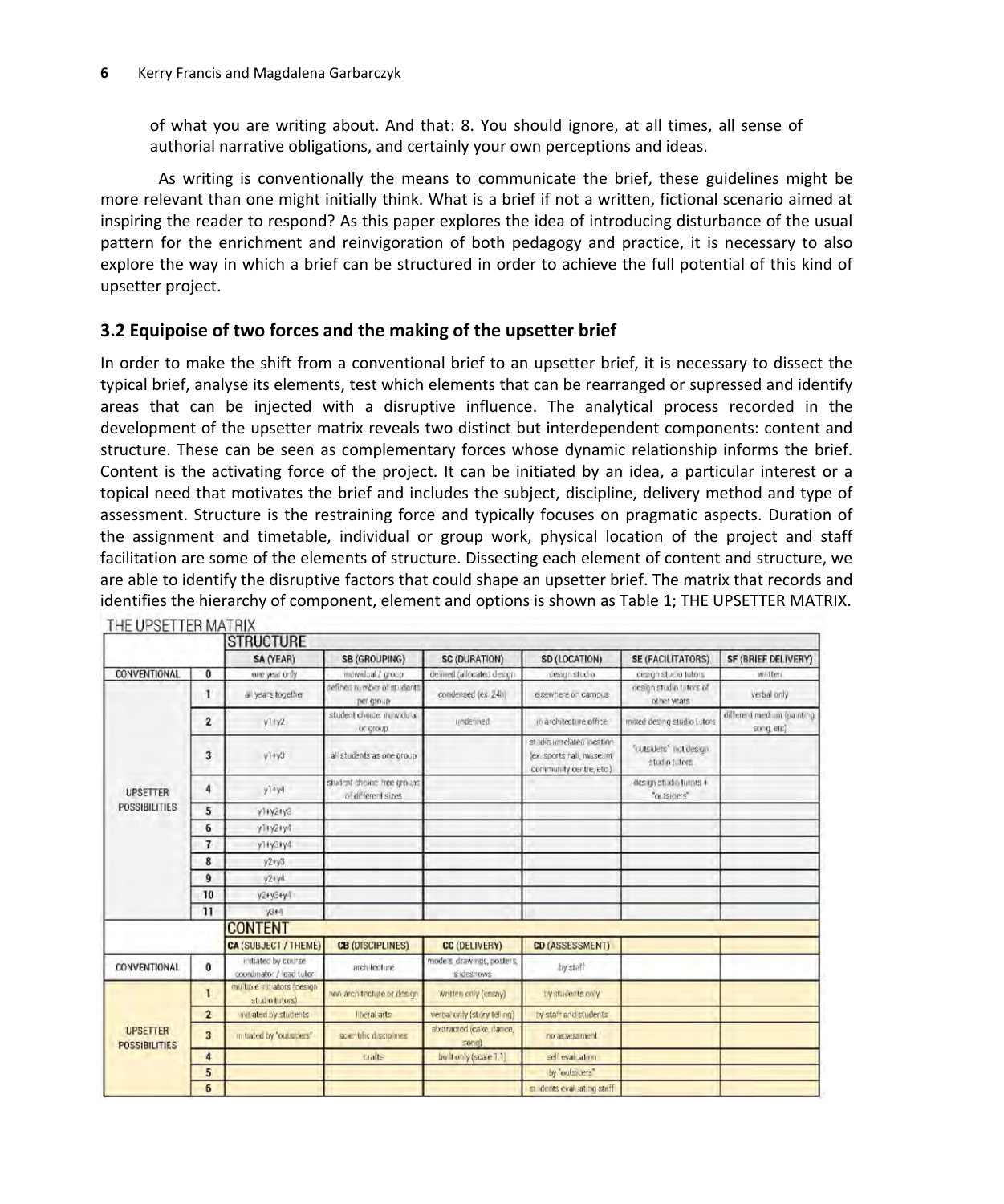## **4. Testing a system: Generating an upsetter brief**

The research enquiry continued by testing configurations of the element options by using two different strategies. Both strategies required assigning letter/number codes to the element options so they could be easily identified. Then we, first, took the originating criteria for the Vertical Studio 2017:

1. Mixing work/studio year groups

2. Stimulating inventiveness by exposing students to new work patterns, environments and people. We selected those structure element options and content element options from the upsetter Matrix that we thought best met those criteria and then intentionally assembled a project. We have called that version the Intentional Project.

The second strategy involved assembling the options using an online webtool; Random Thing Picker. Aleatory (chance) techniques are well known in writing and the arts in general as a strategy to generate the unexpected. The Surrealist game *Cadavre Exquis* where a new drawing is made without prior knowledge of the existing drawing which is folded from view and John Cage's *Music of Changes* from 1951 where he selected the tempo, duration and dynamics of the piece using an ancient Chinese book, the I Ching are two examples. We have called our version the Random Project.

#### **4.1 Intentional Project**

**SA4** Combines Y1 and Y4 as the two groups with the greatest space between their learning levels in the school and arguably the most difficult to mix.

**SB4** Students would be given free choice of group size and composition with the proviso that each group must contain equal numbers of each year group.

**SC1** Twenty-four-hour studio to intensify the mixing.

**SD3** Located off campus at a facility that could provide accommodation. **SE1** Staffed by studio staff from other years so that benefits of vertical mixing are extended into the staff group and strengthen the mixing intentions of choices above.

**SF2** Brief would be delivered in a medium (video) without reference to architectural conventions with the intention to dissolve the difference in architectural education experience between the two groups.

CA1 Theme would need to be outside the discipline area so that differences in skills would not impede performance. This could be described as a level playing field.

**CA2** Theme or subject area would need to be initiated and negotiated by the student group as this would theoretically produce a shared area of enquiry.

CB1 Discipline again would be outside of architecture but usefully involving design.

**CB7** Discipline would need to be initiated and negotiated by the student group as this would theoretically produce a shared area of enquiry.

CC3 Media of presentation equally outside of architectural convention. Video.

**CC7**Media of presentation would need to be initiated and negotiated by the student group as this would theoretically produce a shared area of enquiry.

**CD4** Assessment schema would be developed by the student group at the beginning of the project and performed that group.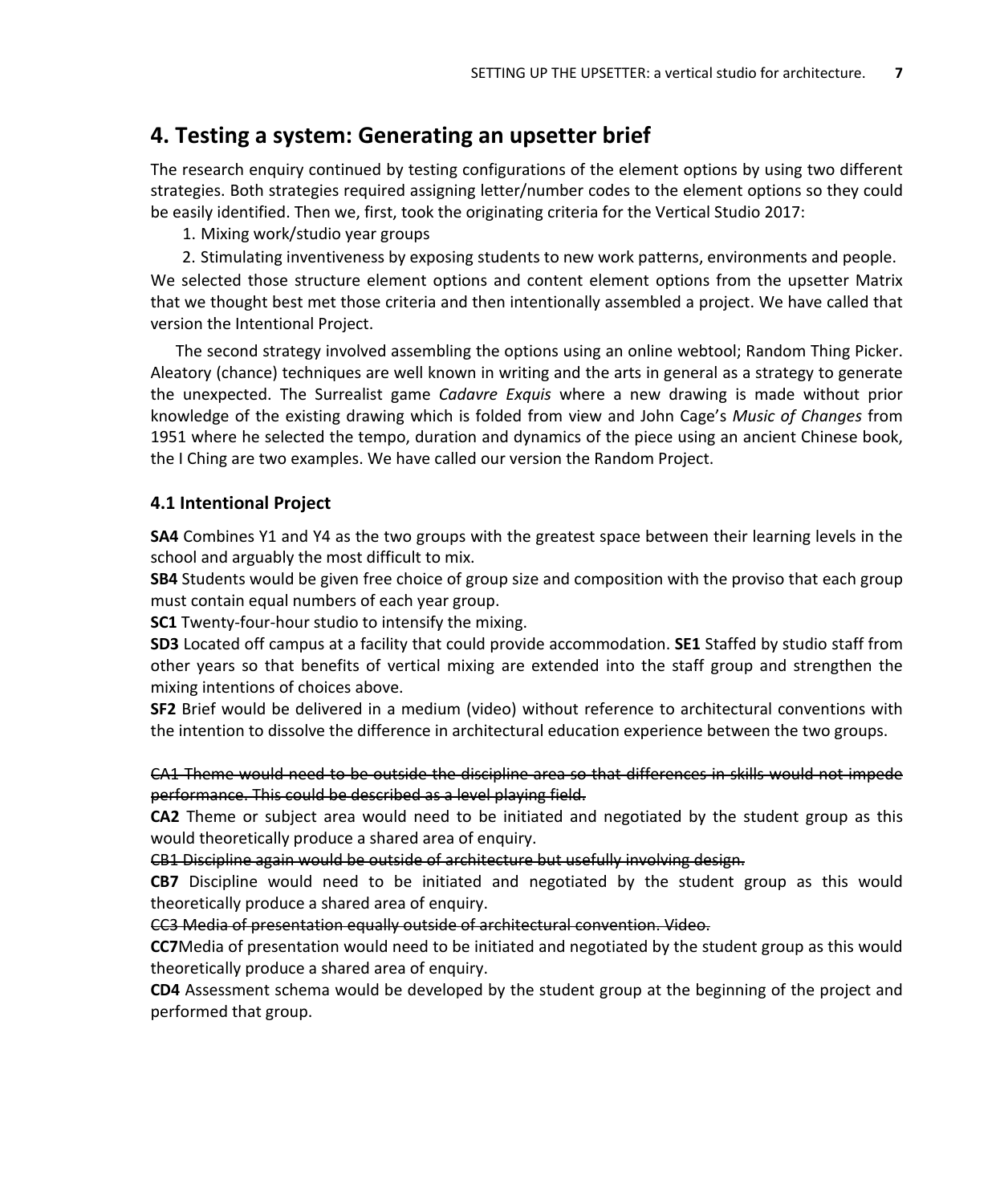#### *4.1.1 Observations*

What became clear in this process was that decisions can be made both externally and internally. These could be described as first order (external) and second order (internal) decisions. All projects need to be initiated and decisions need to be made to set up the project conditions. These initiating decisions are a meta-category that ranges from totally controlled, where all the capabilities for decisions are defined by external decision maker, to where the external decision maker abdicates all /most decisions to the performers. Initially, the authors attempted to provide content elements (CA-CD) they thought would best facilitate the project intent of mixing skill levels to facilitate learning. However, after much discussion about the validity and efficacy of that method to achieve the objectives, the authors decided that mixing was best achieved by passing responsibility for that content to the learners. Those changes of position are plotted by the strike out in the text above.

This sort of discussion is, ideally, part of the design process for every Design Studio project. There will be different decisions taken depending on the particular requirements, in this case, for the objective of mixing. What sort of mixing is the intended outcome? There is a grain, a fineness, a particularity that is introduced by the identification of elements and element options that is a valuable product of having a matrix.

#### **4.2 Random Project**

The brief presented below uses the second method of a random collection of elements of structure (S) and content (C). Those elements are generated by an online webtool: Random Thing Picker [\(https://andrew.hedges.name/experiments/random/pickone.html\)](https://andrew.hedges.name/experiments/random/pickone.html)

**SA11** Combines students from Y3 andY4

- **SB3** Students operate as one group
- **SC1** Condensed time frame
- **SD1** Project work space is located elsewhere on campus

**SE3** Project is facilitated by "outsiders": not design studio tutors (non-architects, wider community stakeholders)

- **SF1** Brief is delivered verbally only.
- **CA3** Subject or theme of the project is initiated by "outsiders"
- **CB2** Discipline is located within the liberal arts)
- **CC4** Project delivery is built only
- **CD4** Assessment method is self-evaluation)

Following those randomly picked items, an upsetter brief has been generated – to be delivered verbally only (SF1):

"A group of 3rd and 4th year students (SA11) has been invited to participate in a project initiated by XX, lecturer in the Bachelor of Performing and Screen Arts (Contemporary Dance) at Unitec Institute of Technology (CA3). XX proposes to the group to imagine and build objects of various sizes (CC4) to be used as props for contemporary dance students in preparation for their end of year public performance. The dancers will integrate those objects into their choreographies with the aim to convey interpretations of various urban physical environments (CB2). The objects will likely be very abstract on their own and only allow to read those spatial qualities when used in the context of the dance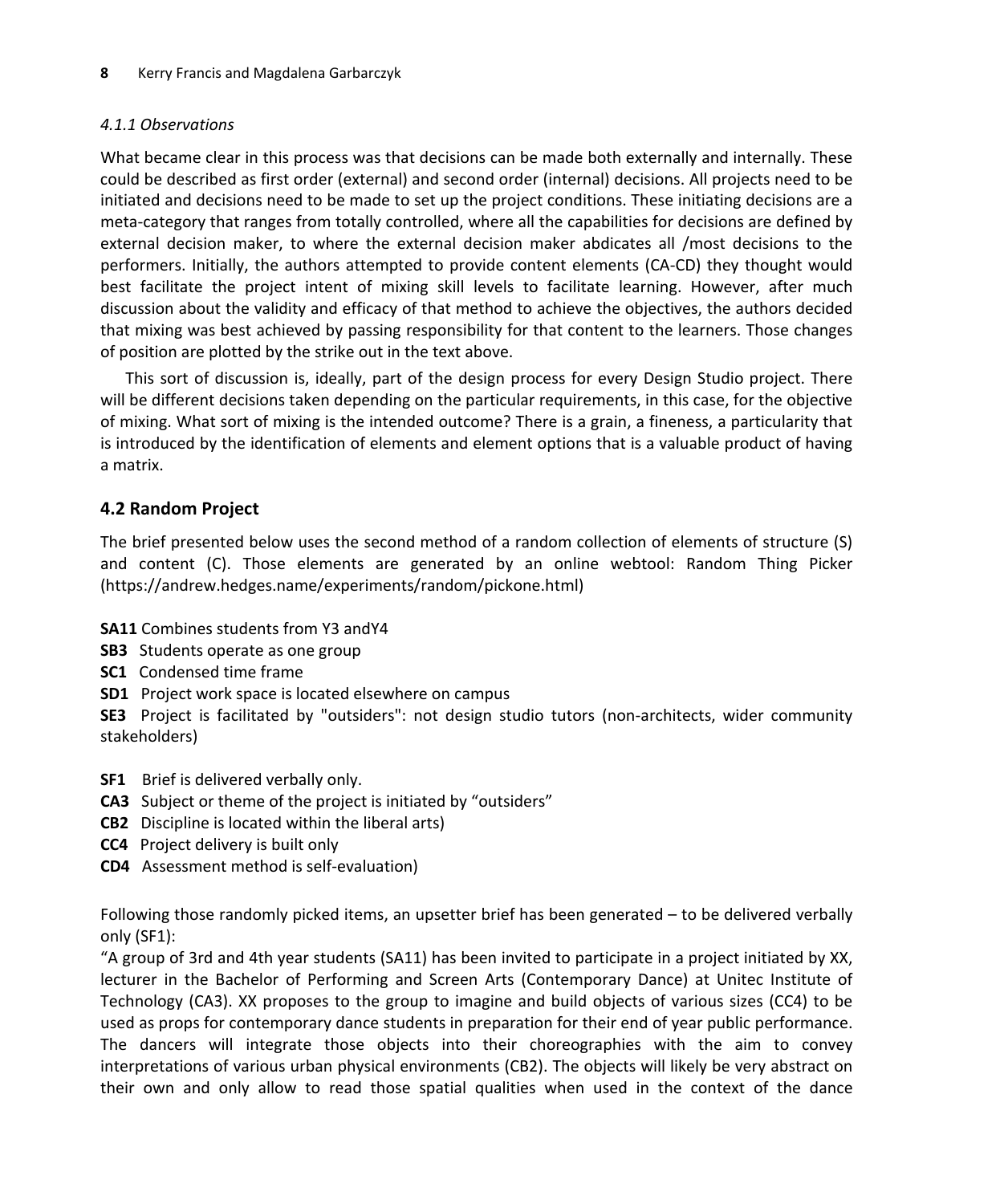performance. Although each student will produce a single object, the group must work collaboratively to create a coherent collection (SB3). The core tutors of this project will be the contemporary dance students and their tutors, the usual design studio tutors' role will be of observers and resources (SE3).

This will be a full-time 3-day long project (SC1) held at the Dance Studios and Architecture School Workshop at Unitec (SD1). The objects must be made entirely of waste materials collected on campus and assembled with tools available at the workshop following a zero-waste approach.

At the beginning of the first day, both dance and architecture students will create a self-evaluation criteria form to be filled by each architecture student at completion of the project (CD4). This grade will determine the overall grade for this project. What questions do you have?..."

Inspired by Powell's Interrogative Mood mentioned earlier, it would be interesting to witness the difference in understanding or interpreting the brief depending on how it is communicated. What if the generated brief proposed above was conveyed in the form of questions only? Below is an attempt at this approach:

"How can an object be used in the context of a contemporary dance choreography in order to convey interpretations of various urban environments? What form could such object take? How can collaborative work between all students help to create a cohesive collection of individually created objects? How can design studio tutors retreat to the role of witnesses and resources and leave space for dance students and their tutors to give feedback on the design progress? How can we help you to understand this brief?..."

#### *4.2.1 Observations*

This randomized approach of creating an upsetter brief, although artificial in its generating process, seems to deliver a comprehensive scenario. It provides a creative challenge for the person who assembles the random element options and creates an element of surprise for the project designer that is not present in conventional or intentional brief design. Interestingly, by abdicating responsibility for the choice of the options, the focus for the project designer becomes the art of the assembly or the tectonics of the project. We can also imagine that this technique might have a liberating effect on the project as leaving a substantial share to chance could partially relieve the designer/s of a sense of responsibility for the success of the project. This loosening of control has the potential to allow the project more flexibility and hence more expansive outcomes.

### **5. Conclusion**

We set out to write this paper in order to provide a disciplined platform for reflection on the vertical studio project we had just completed. To bring some rigour to this reflection, we established a frame work that we thought would allow us to usefully dissect that project. While this framework was originally designed for analysis, it became very clear, very quickly, that it might be equally be a useful tool for the design of projects. The paper describes that original project and then explores the fundamental issue of the question and how it has been applied in the creative writing practice of Padgett Powell. The original Vertical Studio, as the name implies, was predicated on the intent to mix strata (year groups) within the school programme and to provide a disturbance to the normal patterns. As we proceeded with our analysis, it was the idea of disturbance that became the dominant focus of interest - hence the paper title. The guidelines that Powell (2010, PS 3) lists in the appendix of his book on what Writing should be became our provocation.